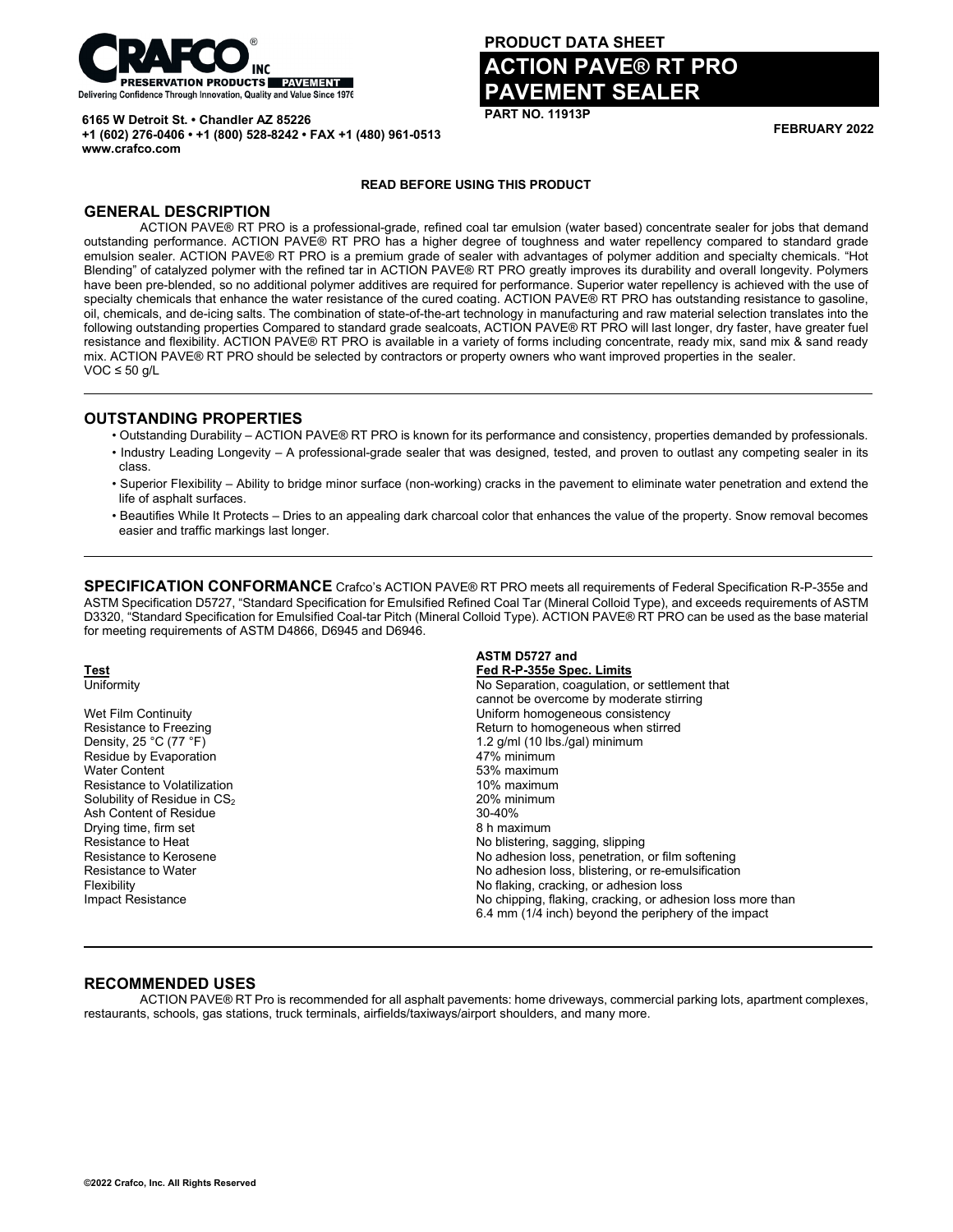

#### **6165 W Detroit St. • Chandler AZ 85226**

**+1 (602) 276-0406 • +1 (800) 528-8242 • FAX +1 (480) 961-0513 www.crafco.com**

# **PRODUCT DATA SHEET**

# **ACTION PAVE® RT PRO PAVEMENT SEALER**

**PART NO. 11913P**

**FEBRUARY 2022**

#### **MIX DESIGN RECOMMENDATIONS**

ACTION PAVE ® is supplied in concentrated form that is field mixed with water and sand prior to installation. Polymer additives may also be used to improve durability. Recommended application consists of using 2 coats in low and moderate traffic areas and using 3 coats in heavy traffic areas. Recommended mixture ranges and application rates are as follows:

| <b>USE AREA</b>                                  | <b>COAT</b>     | <b>ACTION PAVE®</b><br><b>RT PRO</b> | WATER <sup>(1)</sup> | SAND <sup>(2)</sup> | POLYMER <sup>(3)</sup> | <b>APPLICATION RATE</b> |
|--------------------------------------------------|-----------------|--------------------------------------|----------------------|---------------------|------------------------|-------------------------|
|                                                  |                 | (Gallons)                            | (Gallons)            | (Pounds)            | (Gallons)              | (Gallons/ Square yard)  |
| <b>LOW TRAFFIC</b> - home driveways,             | 1 <sup>st</sup> | 100                                  | $30 - 40$            | 200-300             | $0 - 2$                | $0.15 - 0.20$           |
| Parking lots, walkways, bike paths               | 2 <sub>nd</sub> | 100                                  | $25-40$              | $0 - 300$           | $0 - 2$                | $0.10 - 0.15$           |
| <b>MODERATE TRAFFIC - airfields.</b>             | 1 <sup>st</sup> | 100                                  | 30-50                | 300-500             | $0 - 3$                | $0.15 - 0.20$           |
| Highway shoulders, gas stations                  | 2 <sub>nd</sub> | 100                                  | 30-50                | 0-500               | $0 - 3$                | $0.10 - 0.15$           |
| <b>HEAVY TRAFFIC</b> - Airfield taxiways, malls, | 1 <sup>st</sup> | 100                                  | $30 - 60$            | 400-600             | $0 - 4$                | $0.15 - 0.20$           |
| Commercial parking lots, service plazas          | 2 <sub>nd</sub> | 100                                  | $30 - 60$            | 400-600             | $0 - 4$                | $0.15 - 0.20$           |
|                                                  | 3 <sup>rd</sup> | 100                                  | $30 - 40$            | $0 - 500$           | $0 - 3$                | $0.10 - 0.15$           |
| <b>NOTES:</b>                                    |                 |                                      |                      |                     |                        |                         |

1. Water shall be clean and potable

2. Sand shall be clean, angular quartz or slag sand meeting AFS 50-70 gradation, or equivalent

3. Polymers have been pre-blended so no additional polymer additives are required for performance However, if additional polymer is desired it shall be Macro-Flex, Max-Dri, Advantage 4 or equivalent

### **IMPORTANT WEATHER LIMITATIONS**

- Surface and air temperature should be a minimum of 50 °F (10 °C) and rising.
- Do not apply on rainy, foggy, or extremely humid days, or when rain is in the forecast within 24 hours.
- If the pavement temperature is over 100 °F (38 °C) dampen the pavement with a fine mist of water to facilitate even spreading. Do not allow water to puddle on the surface

# **APPLICATION TOOLS**

- Use conventional tools: Brush, rubber squeegee or spray rig.
- Clean up with Water. Do not discard washings in the bodies of water or down sewer drains.
- Dried sealer on tools Wire brush, scrape, and peel.

#### **INSTALLATION**

Prior to use, user must read and follow Installation Instructions for ACTION PAVE® RT PRO to verify product selection, pavement preparation procedures, mixing, application rates, usage precautions and safety procedures. General guidelines are as follows: Preparatory Work — The asphalt surface must be structurally sound, surface cured, and free from all loose or foreign matter prior to the application of ACTION PAVE® RT PRO. ACTION PAVE® RT PRO can be applied by spray, rubber-bladed squeegee, brush, or mechanical equipment specifically designed for this purpose. Due to the heavy bodied nature of the slurry-mixed ACTION PAVE® RT PRO, application by means of specialized equipment is recommended. This equipment can be of two types, high volume positive displacement airless spray or mechanical squeegee. Both types must be capable of keeping material thoroughly mixed and homogenous throughout the application process. All equipment used must be capable of supplying a sufficient quantity of material for uniform application over the entire width of the application mechanism to

provide a uniformly coated surface.

#### **CURING TIME**

Cure time will vary according to temperature and humidity at the time of application. Insufficiently cured films wear prematurely. Lower temperatures, high humidity and lack of direct sunlight will prolong the cure time. Higher temperatures, lower humidity and direct sunlight accelerate the cure process. If a second coat is to be applied, allow the first coat to dry sufficiently to withstand light vehicular and pedestrian traffic without damaging or scuffing the coating. After the application of the last coat, allow the coating to cure at least 20-24 hours under good drying conditions prior to opening to traffic.